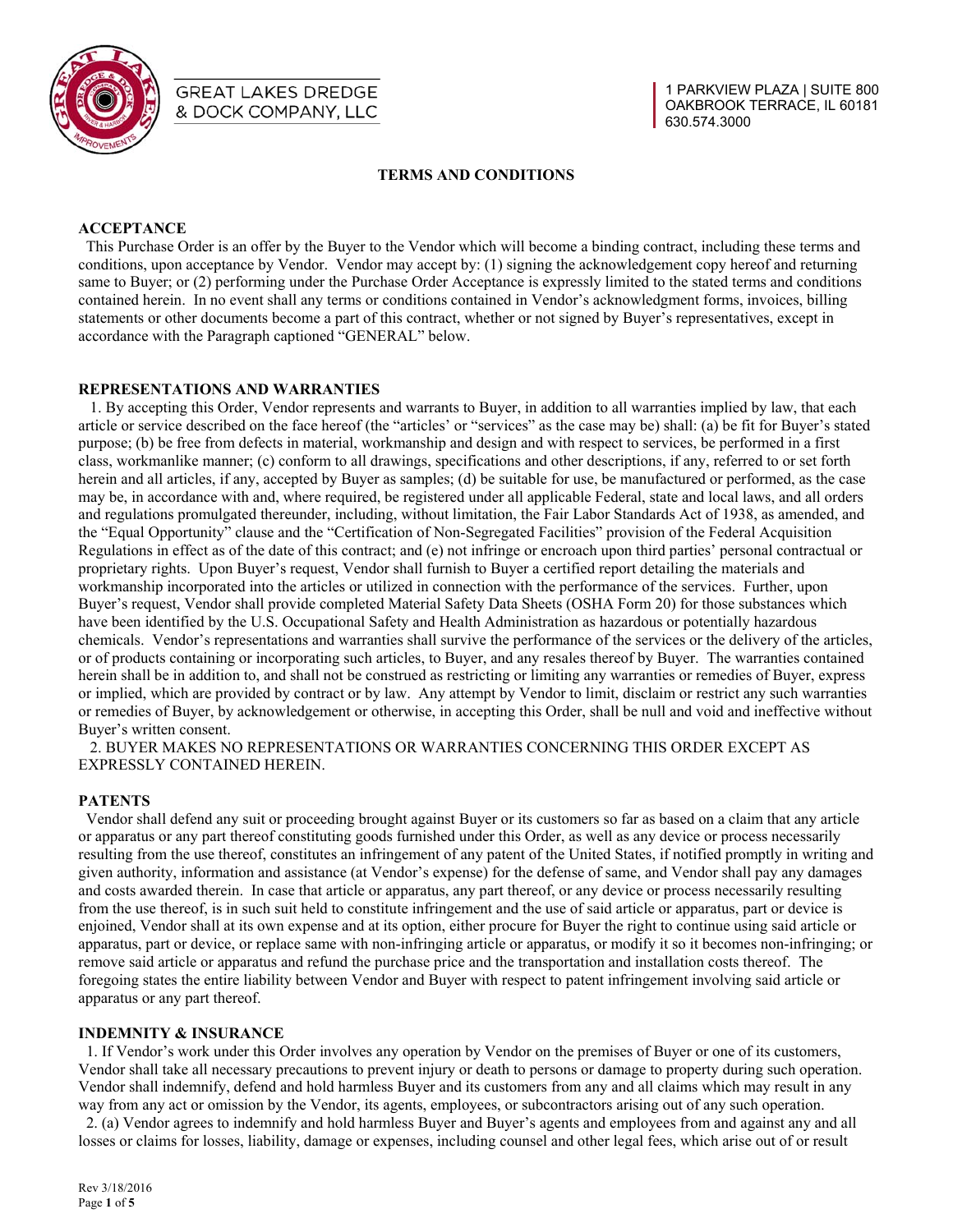from any of the following: (1) any injury to person or property arising or resulting from any actual alleged defect in any of the articles or services, or any act or omission of Vendor or Vendor's agents or employees, or of any of Vendor's subcontractors, with respect to any of the articles or services; (2) the alleged existence of any state of facts concerning the articles or services which, if true, would constitute a breach of any representation, warranty or other obligation of Vendor under this Agreement; (3) the non-fulfillment of any agreement on the part of Vendor contained in this contract, or (4) any and all actions, suits, proceedings, investigations, demands, assessments or judgments incident to the foregoing.

 (b) In the event that any action or proceeding based upon any of the matters referred to in subparagraph (2) (a) above is brought against Buyer or its agents, Buyer will promptly notify Vendor and Vendor shall, if Buyer so requests, resist and defend such action or proceeding by reputable counsel retained at Vendor's expense. In addition, Buyer may appear and be represented of its own choosing at Buyer's expense.

 (c) Vendor agrees that any controversy between itself and Buyer concerning Vendor's obligations under this indemnity may be litigated in the same forum as, and concurrently with, any lawsuit against Buyer to which such controversy may relate, and Vendor agrees to voluntarily appear in such forum and submit to the jurisdiction thereof.

 3. Vendor agrees to maintain, and when requested by Buyer, to furnish certificates acceptable to Buyer evidencing adequate Worker's Compensation, public liability, comprehensive general liability, product liability, property damages and other applicable insurance coverage. Maintenance of such insurance shall not relieve Vendor of liability under the indemnity provisions set for herein.

#### **PERFORMANCE SCHEDULE**

 Time and rate of deliveries are the essence of this contract, and, if delivery of articles or performance of services is not completed by the time provided for in this Order, Buyer reserves the right, without liability, in addition to any other rights and remedies which Buyer may have under this contract or otherwise, to terminate this contract by notice effective when received by Vendor as to articles not yet delivered, or services not yet rendered and to purchase substitute articles or services elsewhere and charge Vendor with any loss incurred, plus incidental expenses. If requested by Buyer, Vendor will use an expedited method of shipment with respect to late deliveries, at Vendor's expense. Articles shipped to Buyer in advance of the scheduled date may be returned by Buyer to Vendor, at Vendor's expense, and Buyer shall not be liable for fabrication or shipment of articles in excess of authorized quantities nor obligated to accept tender thereof.

#### **CHANGES**

1. Vendor shall not make any changes in the specifications, physical composition of, or process used to manufacture the goods hereunder without Buyer's prior written consent

2. Buyer shall have the right to make changes in (a) the specifications, drawings and samples, if any; (b) the method of performance, shipment or packaging; (c) the place and time of performance; and (d) the services, articles and material, including the quantities thereof, to be furnished by Vendor. If any such change causes an increase or decrease in the cost or the time required for performance of this contract, an equitable adjustment shall be made in the contract price or performance schedule, or both. Any claim by Vendor for adjustment under this clause must be asserted in writing within thirty (30) days from the date of receipt by Vendor of the notification of change, after which time such claim shall be deemed to have been waived by Vendor.

#### **CANCELLATION**

 1. Buyer shall have the right to terminate and rescind all, or any part, of this contract, by notice to Vendor, in the event that (a) Vendor breaches or fails to perform any of its obligations hereunder; (b) any of the representations or warranties of Vendor contained herein shall be incorrect or untrue when made or at the time of delivery of any of the articles or rendering of any of the services to Buyer hereunder; or (c) Vendor becomes insolvent or seeks relief under any bankruptcy or insolvency law, or if any bankruptcy, reorganization, arrangement , receivership or other insolvency proceeding shall be commenced by or against Vendor. Such termination shall become effective immediately upon receipt of such notice by Vendor, and Vendor will stop work immediately on the terminated portion of this contract, immediately notify subcontractors to stop work, and protect property in Vendor's possession in which Buyer has, or may acquire, an interest. In the event of such termination, Buyer agrees to pay Vendor the stipulated price for all articles or services which have been completed by Vendor and delivered to and accepted by Buyer, subject to Buyer's rights of revocation of acceptance.

 2. Buyer shall also have the right to terminate and rescind all, or any part of this contract, other than as a result of default of Vendor, by giving Vendor notice of its election to do so. Such termination shall become effective immediately upon receipt of such notice by Vendor, and Vendor will stop work immediately on the terminated part of this contract, immediately notify subcontractors to stop work, and protect property in Vendor's possession in which Buyer has, or may acquire, an interest. In the event of such termination, Buyer agrees to pay Vendor the stipulated price for all articles or services which have been completed by Vendor and delivered to and accepted by Buyer, subject to Buyer's right of revocation of acceptance. In addition, with respect only to terminations pursuant to this paragraph 2, Buyer agrees to pay Vendor for Vendor's reasonable out-of-pocket costs necessarily incurred by Vendor in the performance of this contract which are properly allocable to the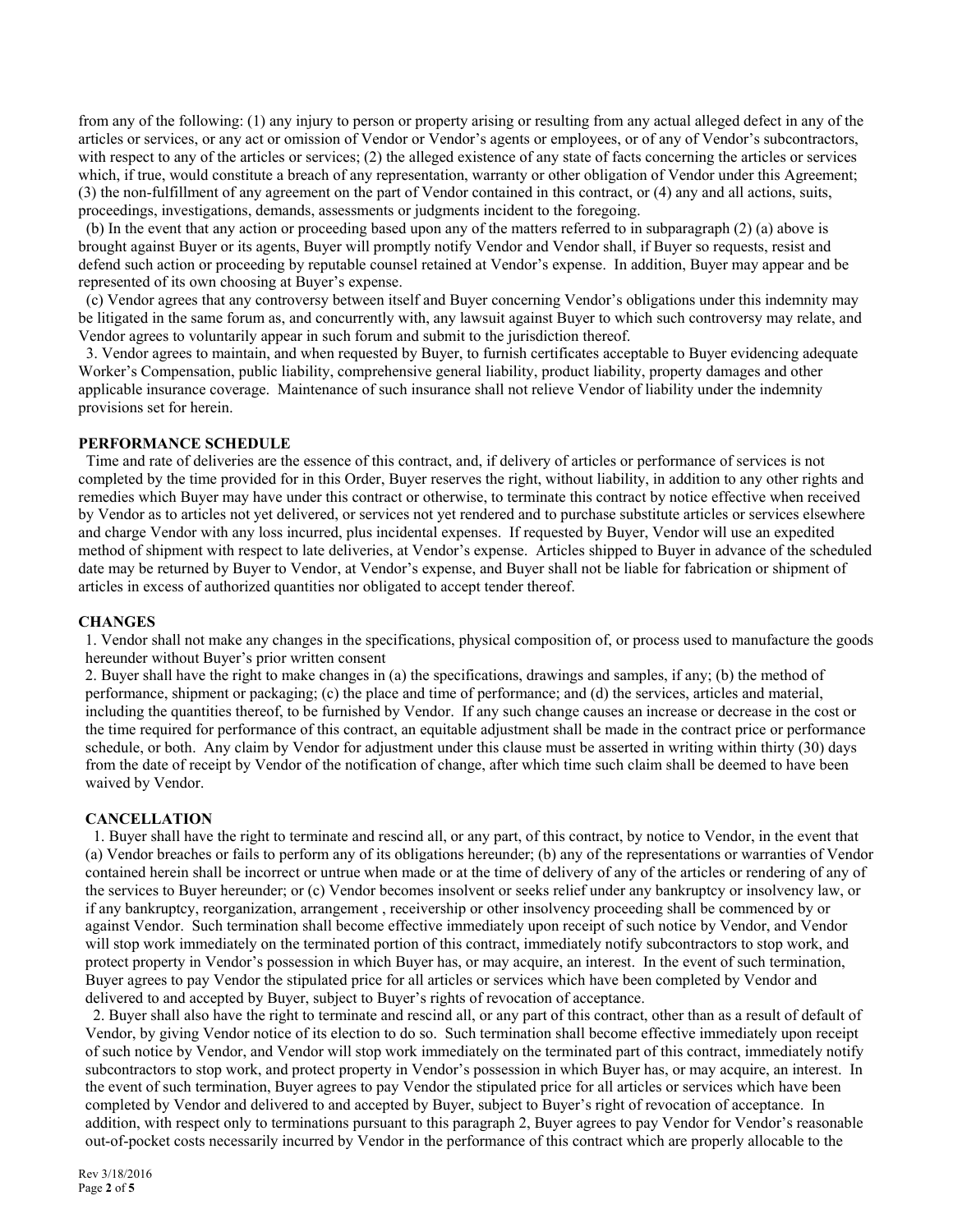terminated portion of this contract under recognized commercial accounting practices, provided, however, that Vendor must, in good faith, use its best efforts to mitigate its said out-of-pocket costs by commercially reasonable means. Any claim for payment of such out-of-pocket costs incurred by Vendor must be submitted in writing to Buyer within thirty (30) days of receipt of Buyer's notice of termination, thoroughly documented by invoices or other applicable documents, after which time such claim shall be deemed to have been waived by Vendor. Buyer shall have the right to audit all elements of any termination claim and Vendor shall make available to Buyer on request, all books, records and papers relating thereto, in a form readable by Buyer.

 3. The remedies provided in paragraphs 1 and 2 above shall be Vendor's exclusive remedies for Buyer's termination and/or rescission of this contract and Vendor shall have no other remedy, including, but not limited to, specific performance or loss of profits. Vendor will deliver to Buyer any property in which Buyer has an interest and for which Buyer shall make written request at or after termination and Buyer will pay Vendor the fair value of any such property so requested and delivered.

# **PACKAGING AND SHIPPING**

 Buyer shall have the right, at its option, to control and select the method of transportation of articles ordered. All delivered articles shall be packed and packaged in accordance with the instructions or specifications attached hereto, or referred to in drawings or specifications for the articles hereunder; in the absence of any such instructions or specifications, Vendor shall comply with the best commercial practice for domestic and/or international shipments, adequate for safe arrival at destination and storage, for protection against weather and transportation, for compliance with carrier regulations and for securing the lowest transportation costs. No charge shall be made by Vendor for cartage or packing unless authorized by Buyer in writing. Truck shipments must be made only by carriers authorized under applicable federal and state law or will be subject to rejection. All packages and containers must bear Vendor's name and Buyer's purchase order number, indicate the contents, and show quantity, gross and net weights. Multiple containers must be labeled as such. Country of origin must be clearly marked on each article, box, and carton. Any omission or failure in marking country of origin will be the responsibility of Vendor. A bill of lading or other shipping manifest must be mailed to Buyer the same day that shipment is made by Vendor.

# **INSPECTION AND RIGHTS OF REPAIR AND REJECTION**

1. The articles and services shall be received subject to Buyer's rights of inspection, rejection and revocation of acceptance. Any article or service which is not in conformity with Vendor's representations and warranties set forth in this contract, or implied warranties of Vendor or which is otherwise defective, may be returned by Buyer to Vendor, at Vendor's expense, and will be promptly repaired or replaced by Vendor on demand at no additional cost to Buyer, or, upon Buyer's request and at Vendor's expense, Vendor shall promptly send a repair person to Buyer's premises to repair or replace such articles or services, or, at Buyer's option, such articles or services may be repaired by Buyer, at Vendor's expense. Vendor shall bear all costs of packing, shipping and transporting all defective or nonconforming articles. Payment of the purchase prior to inspection shall not constitute acceptance by Buyer of the articles or services.

 2. Vendor, at its own expense, shall furnish any parts price lists, maintenance and repair instructions and sectional drawings requested to Buyer for articles supplied hereunder. Vendor's facilities, materials and equipment and the articles to be shipped hereunder (including adequate data showing the presence in each article of the physical and chemical properties, including all components and raw materials incorporated therein, required by the applicable specifications), shall at all reasonable times and places, be subject to examination by Buyer, and Vendor also shall impose the same requirements on his subcontractors. On orders placed on a time and material basis, Vendor shall retain its cost records, and all ancillary business records, for at least one (1) year following delivery of the articles or completion of the services to Buyer and such records shall at all times be subject to inspection by Buyer's representatives. All materials and workmanship incorporated into the articles and/or services shall be subject to Buyer's inspection and testing at all times and places (such inspection and testing to be conducted, when practical, during the manufacture of the articles or the rendering of the services); and, if any such inspection or testing is to be made on the premises of Vendor, Vendor will furnish, without additional charge, all reasonable facilities, testing equipment and assistance for safe and convenient inspection or testing.

## **BILLING, PRICE AND PAYMENT**

 1. The articles shipped or services rendered pursuant hereto must not be invoiced at a higher price than that shown on the face of this contract without Buyer's prior written consent. The price on the face of this contract includes packing, crating and freight, express or cartage, unless otherwise shown on the face hereof. Invoices must itemize applicable transportation charges, taxes and custom duties, if any, as separate items. Invoices must be rendered as close to date of shipment of articles, or completion of services, as is possible, but not before such date of shipment or completion.

 2. Vendor warrants that the prices for the articles and/or services to be furnished to Buyer hereunder are not less favorable than those currently extended to any other customer for the same or similar articles and/or services in similar quantities. If Vendor's net prices to the other customer for articles and/or services similar to those furnished to Buyer hereunder are below the price stipulated herein, Vendor agrees to give Buyer the benefit of such reductions while they are in effect and to notify Buyer promptly of all such changes in prices.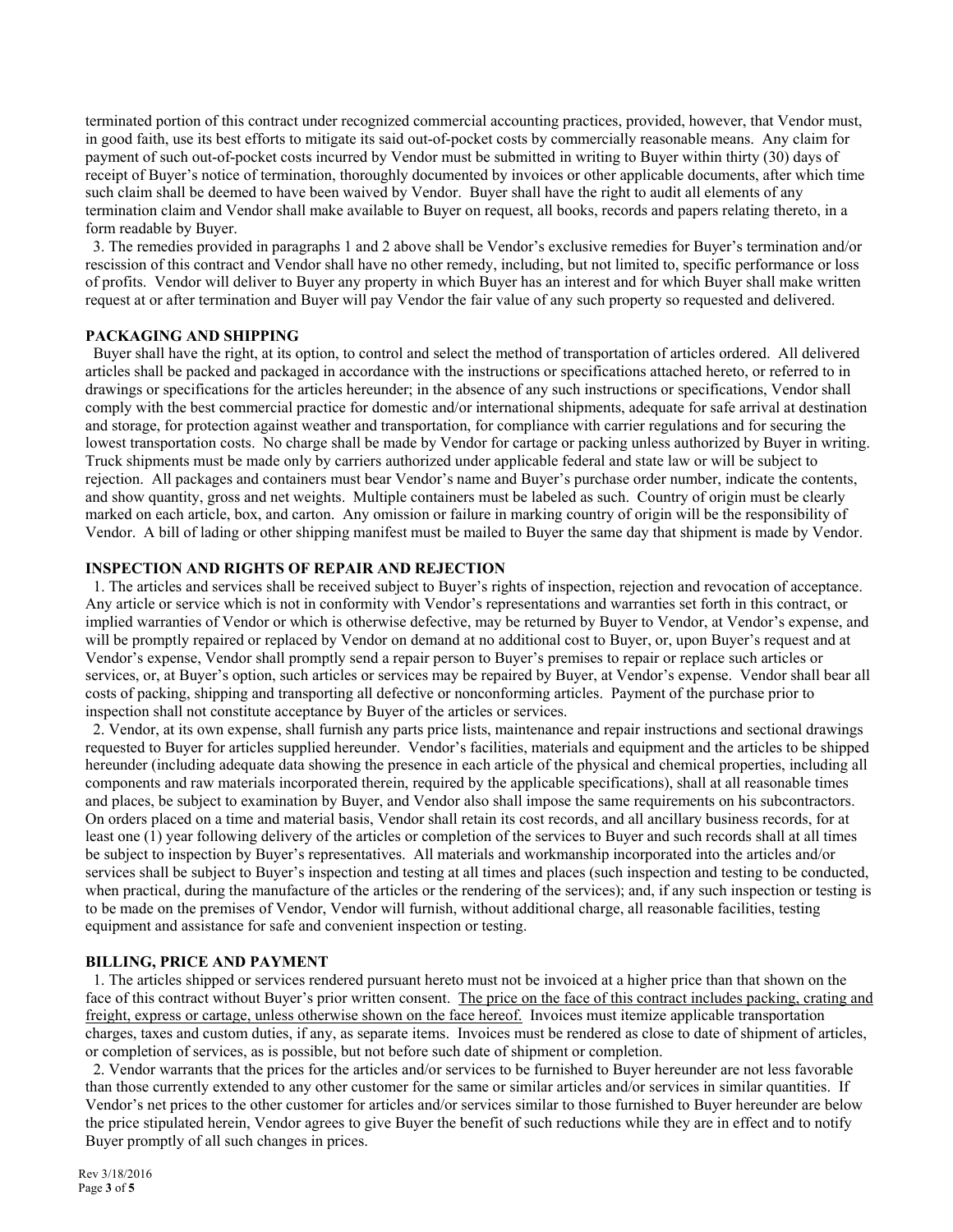3. Unless specified otherwise on the face hereof, the date of payment will be calculated from the date that acceptable invoices are received by Buyer, or from the date that the articles shipped hereunder are received by, or the services rendered hereunder are completed for Buyer, whichever shall be the later date, both for the calculation of cash discounts and for the scheduling of payment of net invoices. Buyer has the discretion of determining what constitutes an acceptable invoice. 4. Buyer will, at its option, exercise all discounts provided by Vendor.

 5. Buyer may set-off against amounts payable to Vendor hereunder all present indebtedness of Vendor to Buyer arising from this or any other transaction or occurrence.

6. Buyer shall not be responsible for any over-time charges unless Buyer provides its written authorization to Vendor.

 7. Vendor agrees to withhold and pay to the proper governmental authorities all social security taxes and unemployment compensation taxes in any and all jurisdictions, as may be required by law, and to hold Buyer harmless against any claims for non-payment or insufficient payment of same.

# **MATERIALS, TOOLS AND EQUIPMENT PAID FOR OR FURNISHED BY BUYER**

 Title to all tools, equipment, dies, jigs or other materials, if any, either paid or furnished by Buyer, as well as replacements therefore and attachments thereto, in connection with this contract, shall at all times remain with Buyer. Such property shall be maintained by Vendor in good and usable condition, reasonable wear and tear excepted, and Vendor shall be responsible for any loss or damage thereto and shall at all times keep the same insured for its full insurable value. Vendor shall not include any charge (including amortization or depreciation) for such property in the price of any article manufactured, or service rendered, by or with the use of said property. Such property shall be plainly marked or otherwise adequately identified by Vendor as the property of Buyer and shall be stored separate and apart from Vendor's property to the extent possible. Said property shall not be removed from Vendor's premises, nor used for any purpose other than that for which furnished or acquired, without the prior written approval of Buyer. Buyer shall have the right, at all reasonable times, to inspect such property and Vendor's records with respect thereto and to take possession of such property on demand with or without legal process and without liability. Vendor agrees to waive, and does hereby waive, any lien that it may have or may hereafter have on such property and agrees to execute one or more Uniform Commercial Code financing statements with respect to such property showing Buyer's title thereto whenever so requested by Buyer. Such property shall be deemed to be moveable chattels and shall not become annexed.

## **CONFIDENTIALITY**

 1. Any designs, specification, drawings, reprints, technical information data ("Confidential Information") furnished by Buyer to Vendor hereunder shall remain Buyer's property, shall be kept confidential by Vendor, shall be used only with respect to articles manufactured or services rendered for Buyer and shall be returned to Buyer at Buyer's request. Buyer may use the Confidential Information in articles manufactured and/or services rendered by others and may obtain such legal protection as may be available for the Confidential Information.

 2. Vendor shall not, without Buyer's prior written consent, in any manner, divulge the fact that Vendor has a contract to furnish the articles and/or services to Buyer. Vendor shall be responsible for the safeguarding of all secret, confidential, or restricted matters that may be disclosed or developed in connection with the work under this contract.

## **INTELLECTUAL PROPERTY**

 The work product created, conceived, or developed by Vendor in connection with the Order, or which derive from information or materials vendor has received from Buyer, including but not limited to any writings of Vendor (the "Work Product") shall be and is the exclusive property of Buyer, including all copyrights and other intellectual property rights embodied therein. If any Work Product or any portion thereof, whether or not such Work Product was created at the direction of Buyer, is copyrightable, it shall be deemed to be a "work made for hire," as such term is defined in the United States Copyright Act. If, for any reason, any such copyrightable Work Product created by vendor is excluded from the definition of a "work made for hire," vendor hereby assigns and conveys to Buyer the entire right, title, and interest in and to such Work Product, including Work Product created prior to date of execution of the Purchase Order. Vendor shall cooperate with Buyer or its designees and execute document of assignment, declaration, and other documents which may be prepared by Buyer, and take other necessary actions as reasonably directed by Buyer, to effect the foregoing or to perfect or enforce any proprietary rights resulting from or related to this Purchase Order.

## **GENERAL**

1. All printed, stamped or written matter appearing on this Purchase Order shall be a part hereof.

2. The failure of Buyer to insist on the performance of any of the terms hereof, or to exercise any right or privilege

hereunder, or Buyer's waiver of any breaches by Vendor hereof, shall not thereafter waive any such terms, conditions, rights or privileges that Buyer may have hereunder.

 3. All rights and remedies granted to Buyer hereunder shall be cumulative and not exclusive and shall be in addition to and not in lieu of Buyer's rights arising under this contract or in law.